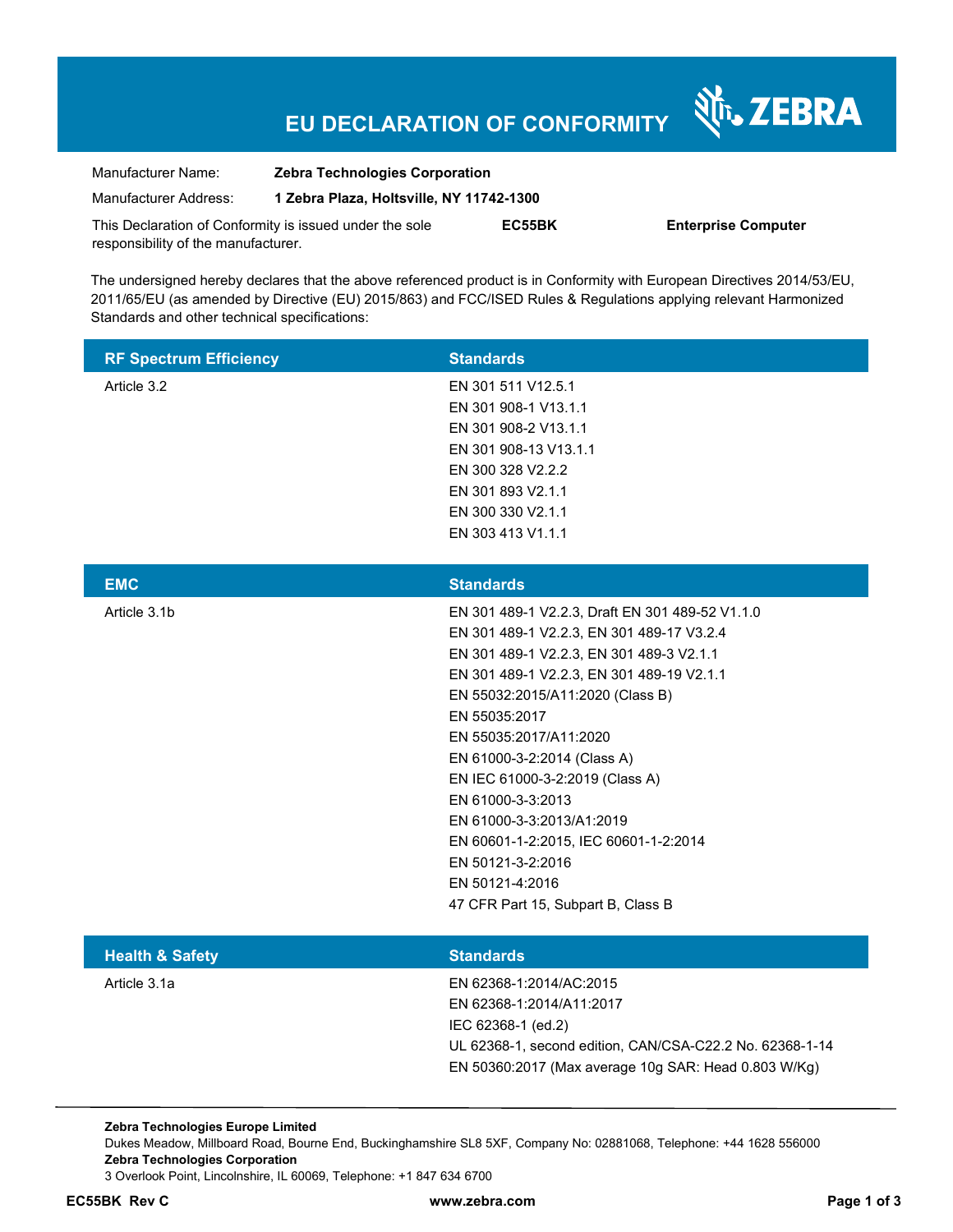

### **EU DECLARATION OF CONFORMITY**

EN 50566:2017 (Max average 10g SAR: Body 1.907 W/Kg) EN 50566:2017 (Max average 10g SAR: Limb 6.62 W/Kg) <sup>1</sup> EN 50364:2018 EN 50663:2017 EN 62479:2010 EN 50665:2017 EN 62311:2008 EN IEC 62311:2020 FCC 47CFR Part 2.1093 IEC 62471:2006 (Ed.1.0); EN 62471:2008 (LED)

| <b>E112 Location Positioning</b>                    | <b>Standards</b>                                                                    |
|-----------------------------------------------------|-------------------------------------------------------------------------------------|
| Article 3.3q: Delegated Regulation (EU)<br>2019/320 | EC Guidelines for compliance with delegated regulation (EU)<br>2019/320, April 2021 |
| <b>Environmental</b>                                | <b>Standards</b>                                                                    |

Restriction of Hazardous Substances (RoHS) EN IEC 63000:2018

With regard to Directive 2014/53/EU, the conformity assessment procedure referred to in Article 17.2(b) and detailed in Annex III has been followed with the involvement of the following Notified Body: **CTC advanced GmbH**, Untertürkheimer Str. 6 – 10 66117 Saarbrücken, Germany

EC-Type Examination Certificate number: T818788M-02-TEC

Assessed Articles: 3.1a, 3.1b, 3.2, 3.3g

US company representative for FCC Supplier's Declaration of Conformity (47 CFR Part 2.1071 to 2.1077) is Larry Zhou and can be reached at **larry.zhou@zebra.com.** 

Signed on behalf of Zebra/Technologies Corporation

Place: Bourne End

*(Signature of authorized person)* Date of Affixing the CE Mark: 28 December 2020 Marco Belli Rev: Compared to the control of the control of the control of the control of the control of the control of the control of the control of the control of the control of the control of the control of the control o Sr. Manager, Regulatory **Date: 10 February 2022** 

**Zebra Technologies Europe Limited**  Dukes Meadow, Millboard Road, Bourne End, Buckinghamshire SL8 5XF, Company No: 02881068, Telephone: +44 1628 556000 **Zebra Technologies Corporation**  3 Overlook Point, Lincolnshire, IL 60069, Telephone: +1 847 634 6700